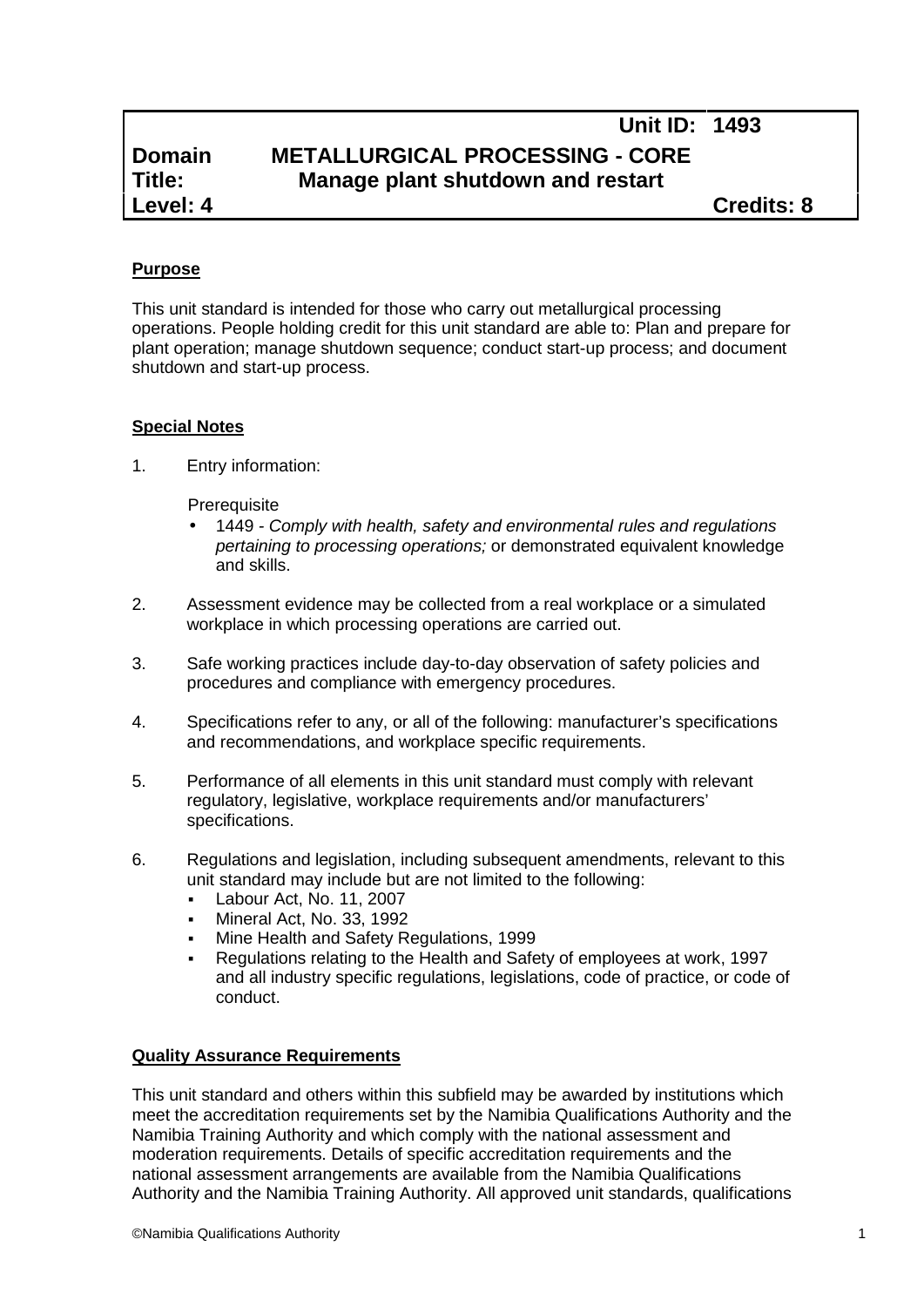and national assessment arrangements are available on the Namibia Training Authority website www.nta.com.na.

# **Elements and Performance Criteria**

# **Element 1: Plan and prepare for plant operation**

## **Performance Criteria**

- 1.1 Work instructions, including plans, specifications, quality requirements and operational details are obtained, explained, clarified and applied to the allocated task.
- 1.2 Safety and security requirements, including personal protective clothing and equipment are obtained from the site safety plan, workplace policies and procedures, explained, and applied to the allocated task.
- 1.3 Environmental protection requirements are identified from the project environmental management plan and applied to the allocated task.
- 1.4 Work area is inspected and prepared according to workplace procedures.

## **Element 2: Manage shutdown sequence**

#### **Performance Criteria**

- 2.1 Workplace hazards and associated risks are identified, minimised or eliminated according to workplace procedures and legislative requirements.
- 2.2 Safety systems are checked and verified according to workplace procedures.
- 2.3 The reason for, or cause of the shutdown is identified by troubleshooting the system and by utilising all available data and information systems.
- 2.4 Confirmation of the identified shutdown is obtained from appropriate personnel according to workplace procedures.
- 2.5 Procedures to rectify the fault or shutdown cause through either repair of the operational fault or readjustment, are initiated before returning the system to start-up status according to workplace procedures.

## **Element 3: Conduct start-up process**

#### **Performance Criteria**

3.1 Workplace hazards and associated risks are identified, minimised or eliminated according to workplace procedures and legislative requirements.